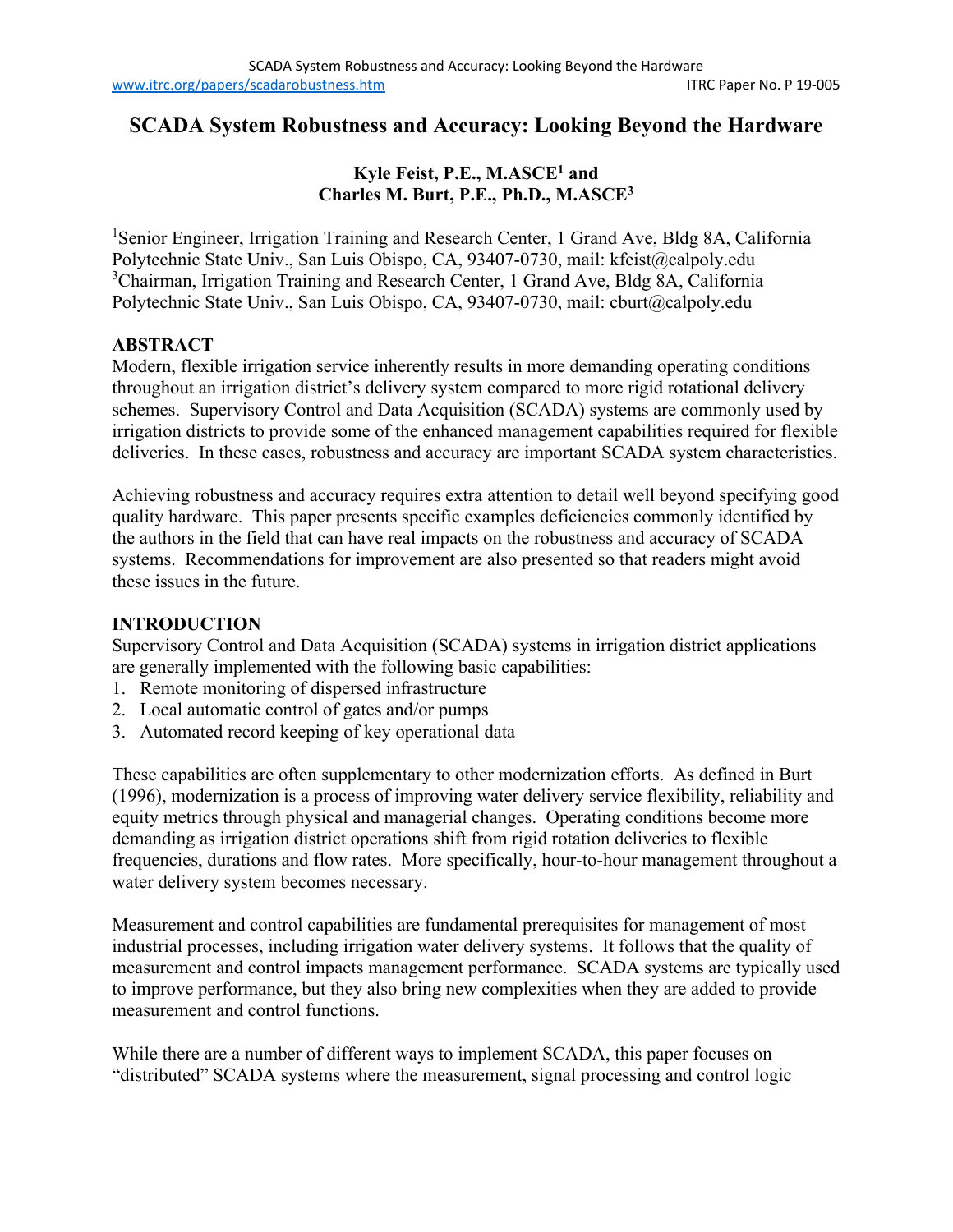(when applicable) are executed locally at each SCADA site. Readers may also find this paper's contents applicable to other types of SCADA implementations.

## **SCADA PERFORMANCE METRICS**

In the context of modernization, SCADA systems are expected to exhibit excellent performance under new and more demanding operating conditions. To more clearly characterize SCADA systems, the following performance metrics are presented:

- 1. Accuracy The ability to report near real-time and historical data with minimal error
- 2. Robustness The ability to continue an expected level of function or performance, both within and outside of, normal operating conditions.

Achieving good performance requires special attention to design and implementation details at each project stage, far beyond good hardware selection.

## **LOOKING BEYOND THE HARDWARE**

As existing SCADA systems expand and new systems are installed, the following tend to occur:

- 1. Less frequent visits by field staff to SCADA sites, coupled with a growing dependence on the SCADA system for near real-time data and accurate records
- 2. An abrupt loss of confidence when the SCADA system fails, and sometimes a temporary decrease in the level of irrigation water delivery service

To avoid the negative impacts of unexpected failures and errors in reporting, SCADA systems must be designed to be robust and accurate.

Historically, attention was paid to identifying good-quality hardware because most instrumentation and control devices were initially designed for factory conditions that are less extreme than those found in the field. With relatively recent advances in instrumentation and other individual SCADA component technologies, finding good-quality hardware designed for outdoor, agricultural environments has become easier.

While good-quality hardware such as sensors and programmable logic controllers (PLC) are necessary, good-quality components alone are insufficient to provide a robust and accurate SCADA system. In fact, even with good-quality hardware, the authors continue to identify design and installation deficiencies that can contribute to frustration and real problems for SCADA owners. There are some common issues that even SCADA owners can be unaware of.

The remainder of this paper discusses some specific examples of minor installation deficiencies with potentially major impacts to SCADA system accuracy and robustness. Specific recommendations are also provided so that readers may avoid such problems altogether.

## **WATER LEVEL SENSOR PLACEMENT**

Depending on the application, both the number of sensors and the precise location(s) of sensors are important considerations. Two examples are provided below.

## **Example 1 – Flow Measurement**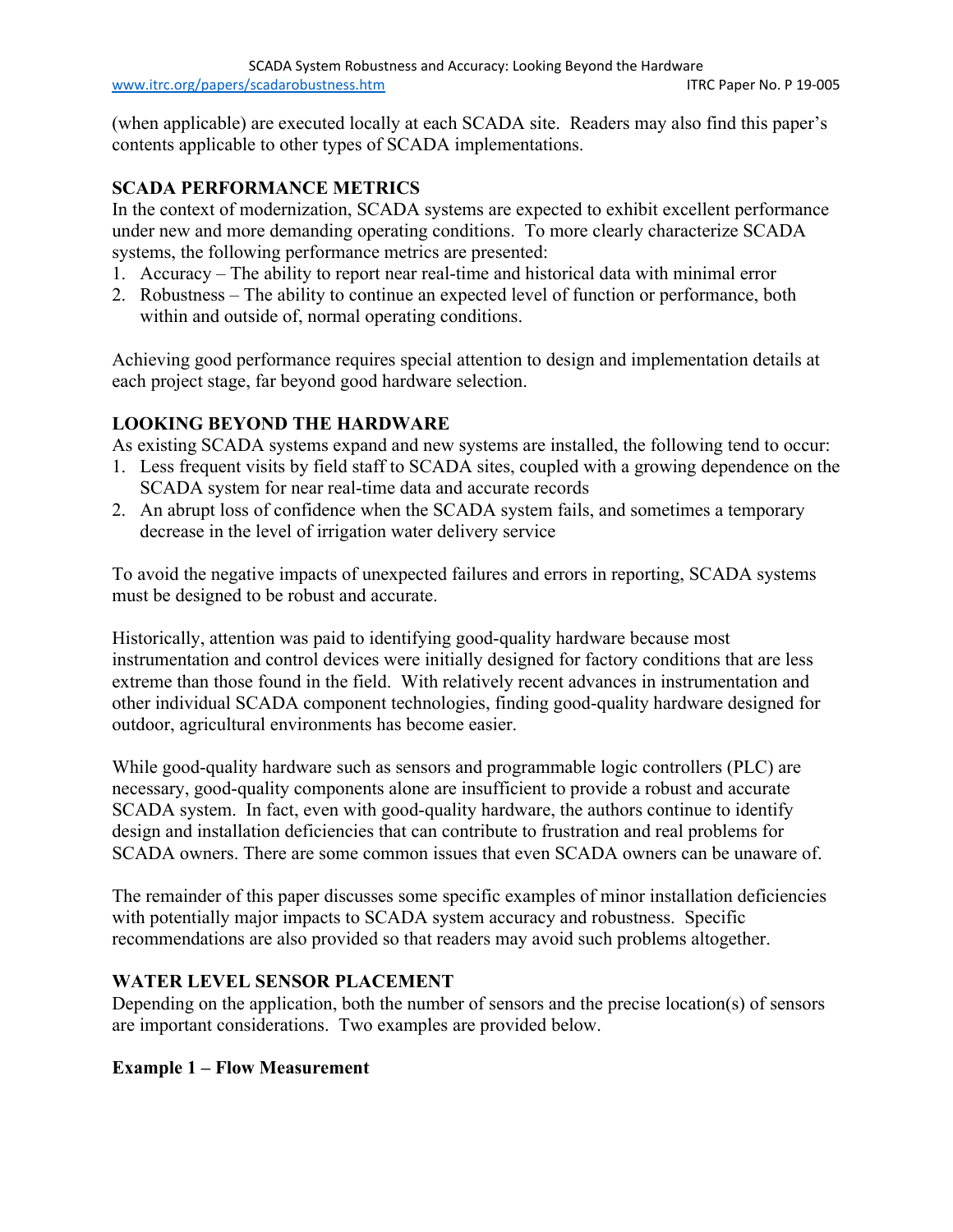#### SCADA System Robustness and Accuracy: Looking Beyond the Hardware [www.itrc.org/papers/scadarobustness.htm](http://www.itrc.org/papers/scadarobustness.htm) ITRC Paper No. P 19-005

The Parshall flume shown in [Figure 1](#page-2-0) is installed on the main canal in an irrigation district in New Mexico. The Parshall flume is frequently submerged downstream up to 90 percent (the downstream water depth is equal to 90 percent of the upstream water depth relative to the same datum). The site was originally fitted with only a single upstream ultrasonic level transducer and thus the SCADA system was incapable of considering downstream submergence in the computation of flow rate when downstream submergence influences accuracy.

Based on standard Parshall flume tables (USBR, 2001), a failure to consider downstream submergence results in flow measurement error between 5-55 percent of the actual flow for a flume about 8 feet wide. Even with a good-quality sensor, the outcome is performance with unacceptable accuracy.

After a field inspection, it was recommended to install the downstream sensor and adjust the internal PLC flow computation to account for submergence.



**Figure 1. An existing Parshall flume that is frequently operated with downstream submergence in New Mexico. The initial installation omitted the downstream sensor. The downstream sensor was later added and the flow computation was adjusted to account for submergence when it occurs.** 

<span id="page-2-0"></span>**Recommendation.** When implementing SCADA on hydraulic flow measurement structures it is critical to first understand and evaluate the structure before installing sensors. In many cases, physical improvements of flow measurement structures are required to achieve reasonably accurate flow measurements.

## **Example 2 – Automatic Upstream Water Level Control**

Automatic upstream water level control is a common SCADA application. In this example, an upstream water level sensor was installed just upstream of the gate in a concrete block-out on a wing wall as shown in [Figure 2.](#page-3-0)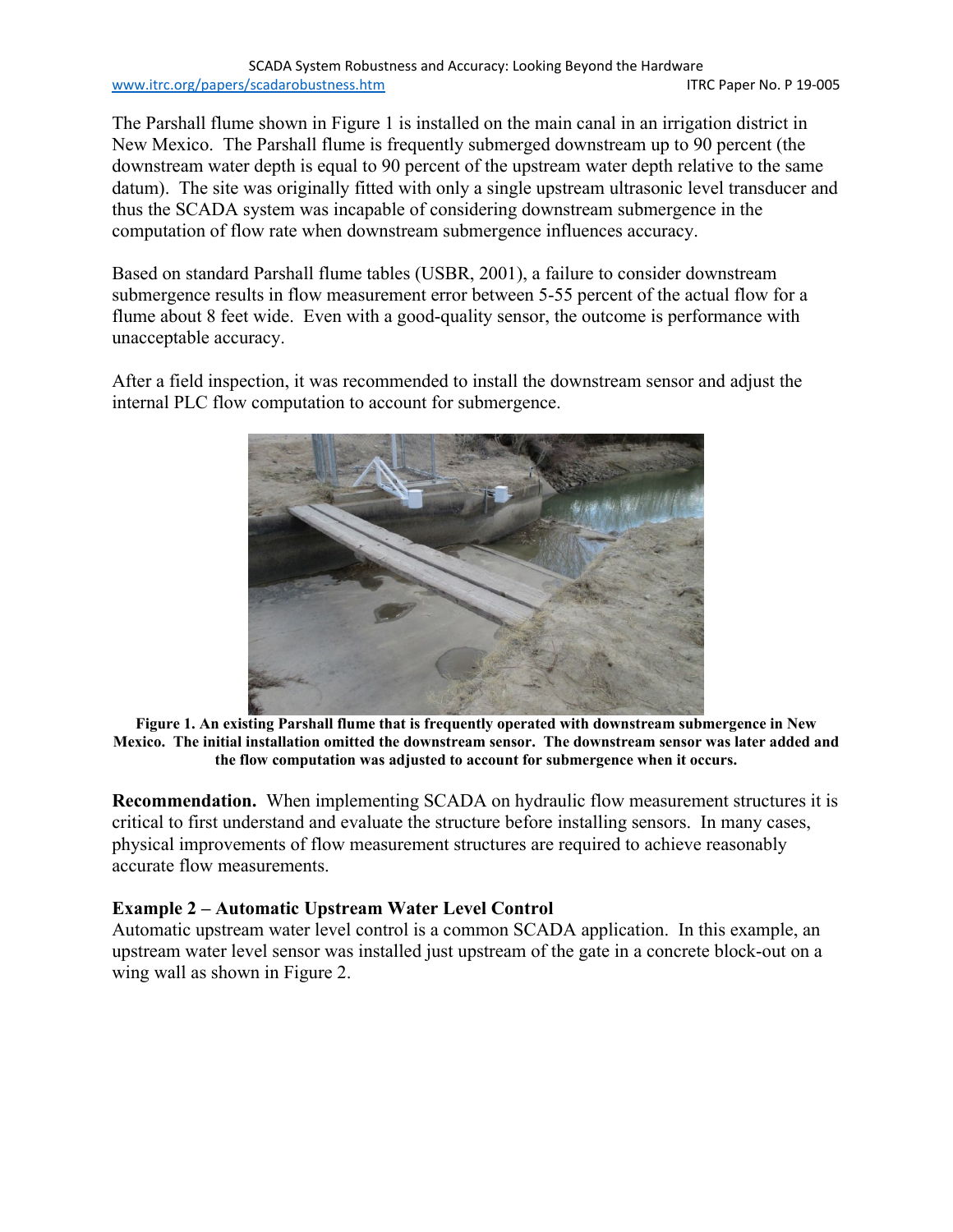

**Figure 2. Noticeable head loss at the entrance of an upstream controlled gate structure**

<span id="page-3-0"></span>While convenient, installing water level sensors within a contraction can be problematic if all of the following conditions exist:

- 1. The sensor(s) are used as an input for automatic upstream water level control
- 2. The potential head loss is significant
- 3. The upstream pool is operated with little to no freeboard, or there are gravity turnouts in the upstream pool that are relatively sensitive to canal water level fluctuations

In this case, the sensor was measuring the water level at the wrong location. As a result, the PLC would adjust the gate to maintain the water level at the measured location rather than the effective pool water level further upstream, as shown in [Figure 3.](#page-3-1)



<span id="page-3-1"></span>**Figure 3. Potential fluctuations in the pool water level due to poor sensor location on a hypothetical automatic upstream control gate (profile view)**

**Recommendation.** Installing the sensors upstream of the contraction will normally produce a more desirable result, as shown in [Figure 4.](#page-4-0)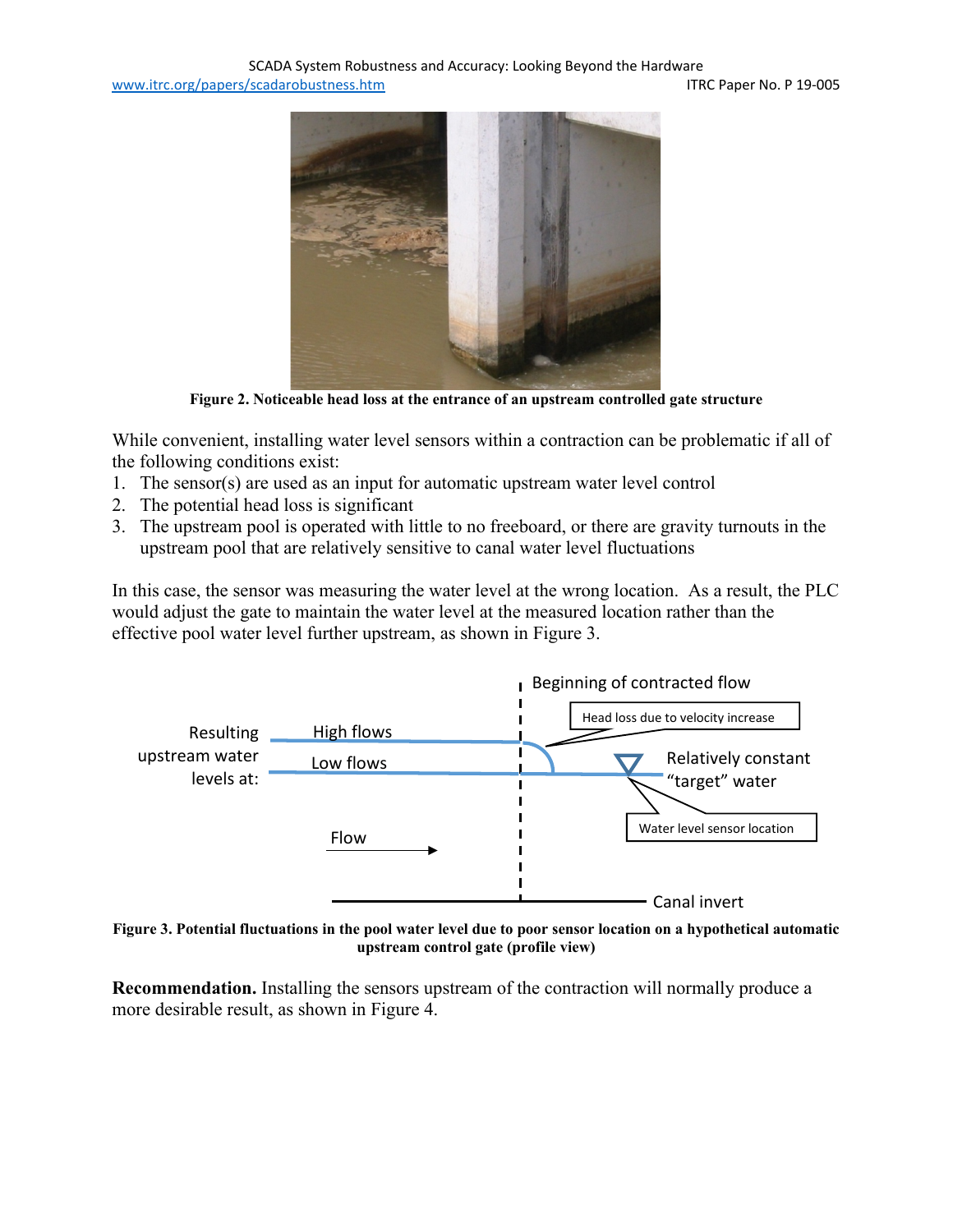

<span id="page-4-0"></span>**Figure 4. Improved water level control in the pool with a different water level sensor location, with the same amount of head loss due to increased water velocity at an automatic upstream control gate (profile view)**

## **PHOTOVOLTAIC POWER SYSTEMS**

Off-grid photovoltaic (PV) power systems are common in irrigation district SCADA systems when utility power is not available. With no shortage of good-quality commercial products, most PV problems experienced in the field are caused by under-sizing and less-than-ideal installation practices.

#### **Installation**

The example shown in [Figure 5](#page-5-0) illustrates opportunities for improvement. The solar panel, located in western Nevada, is installed in such a way that partial shading from the fence structure will occur on most days. Anand et al (2014) and others report substantial reductions in PV panel output (20-40%) with even minor shading. In fact, the relationship between the percent of panel area shaded and the percent reduction in PV panel output is not directly proportional.

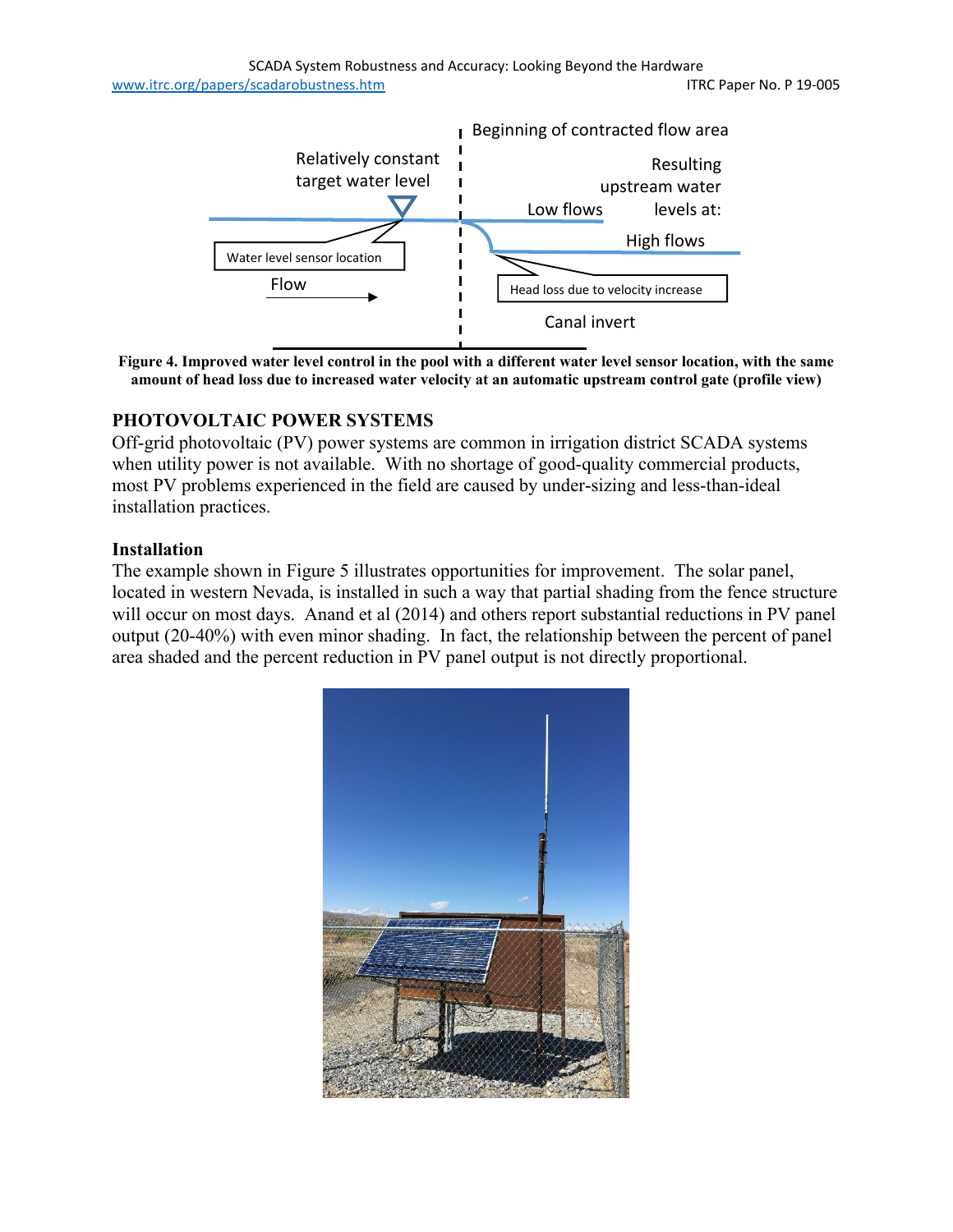<span id="page-5-0"></span>**Figure 5. Partial shading of a photovoltaic (PV) power system can be problematic and can sometimes be corrected with minor modifications. This PV panel in western Nevada is shaded most of the time by an adjacent fence structure.** 

**Recommendations**. When practical, shading of the PV panel should be completely avoided..

## **Under-Sizing of Components**

Under-sized PV and battery systems are also commonly found in irrigation district SCADA systems. Common symptoms of undersized PV systems include low (2-4 year) lead-acid battery lifespans and frequent power failures. In addition to evaluating the possibility of decreasing the design load of the PV system, good designs are based on worst-case criteria, including the following major considerations:

- 1. Daily sun-hours change throughout the year, but a typical worst-case scenario is an extended, cloudy storm or perhaps even localized air particulates from forest fires and smog.
- 2. Most irrigation district PV power systems for SCADA sites are mounted on a fixed position bracket. Therefore, the PV panel will not be pointed in the optimum position most of the time.
- 3. PV panels are cleaned infrequently meaning most of the time the panel will have some amount of dust and bird droppings on it.
- 4. PV panel output decreases with both higher ambient temperatures and age.
- 5. Battery capacities decrease with time and use. Furthermore, it is not uncommon to have the batteries sized to autonomously power a SCADA site without PV panel charging for multiple (2-5) days.

**Recommendations.** A variety of helpful literature is available from good-quality battery and PV panel manufacturers. Additionally, design standards for off-grid PV systems can be purchased from the Institute of Electrical and Electronics Engineers (IEEE). Specific standards publications include IEEE 937, 1013, 131 1526, and 1562.

## **RADIO TOWER GROUNDING AND BONDING**

Radio antennas installed on 10 to 60 foot masts and towers are common solutions for SCADA communication at remote field sites. The authors routinely identify inadequate grounding and bonding at these radio tower sites. An example of a deficient 50 foot, aluminum self-supporting radio tower installation is shown in [Figure 6.](#page-6-0)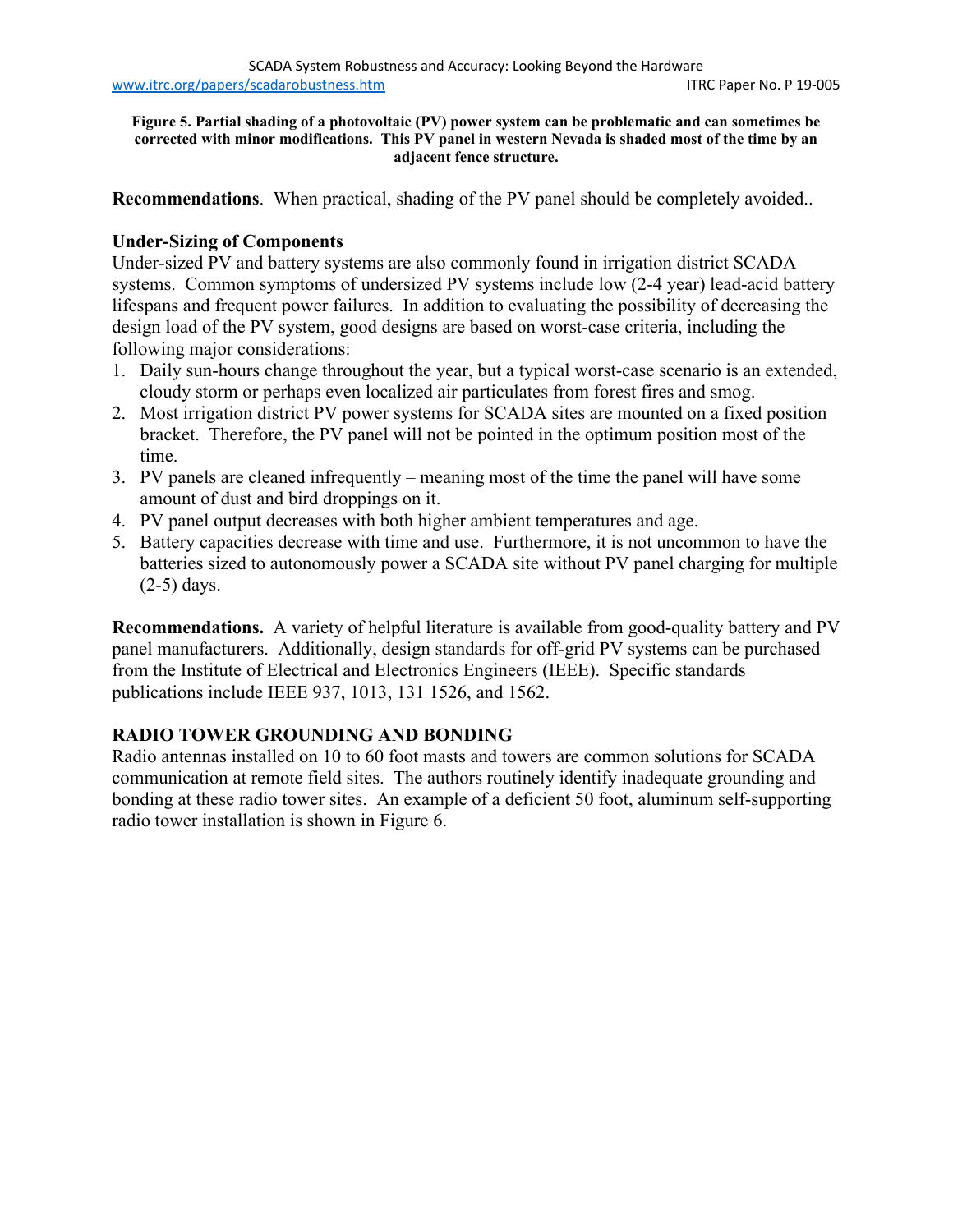

**Figure 6. The base of a 50-foot SCADA radio tower fitted with a single and undersized grounding conductor (seen in the lower right of the frame).**

<span id="page-6-0"></span>Proper grounding and bonding is important to minimize a number of important issues:

- 1. Human safety good grounding practices are important for general worker safety
- 2. Radio frequency interference (RFI) and static discharge
- 3. Lightning protection

While these topics are well documented in academic and practical literature (NAB, 2011), the justification for good grounding and bonding practices beyond building code requirements for human safety may not be widely understood. In general, more advanced grounding practices than stipulated by building codes are required to minimize RFI and lightning strike issues, which can affect SCADA system robustness.

For example, in 2018 a direct lightning strike event in Poston, AZ resulted in a complete and catastrophic failure of all SCADA site equipment. Grounding practices at the site were similar to the installation shown in [Figure 6.](#page-6-0) In the professional broadcasting sector, radio towers regularly experience direct lightning strikes without incident (NAB, 2011) – so it is clear that effective lightning protection is possible.

On the other hand, RFI and static discharge issues can be difficult to identify. However, if the grounding and bonding system is designed for lightning protection, it is more than likely adequate to mitigate both RFI/static discharge and human safety concerns.

## **Recommendations**

Special design attention should be paid to grounding and bonding at SCADA radio sites to increase SCADA system robustness, above and beyond building code stipulations. Excellent standards and guides are available from associations such as IEEE and others. For the most critical SCADA sites, it may be worthwhile to contract with a specialized grounding and bonding engineer for technical assistance.